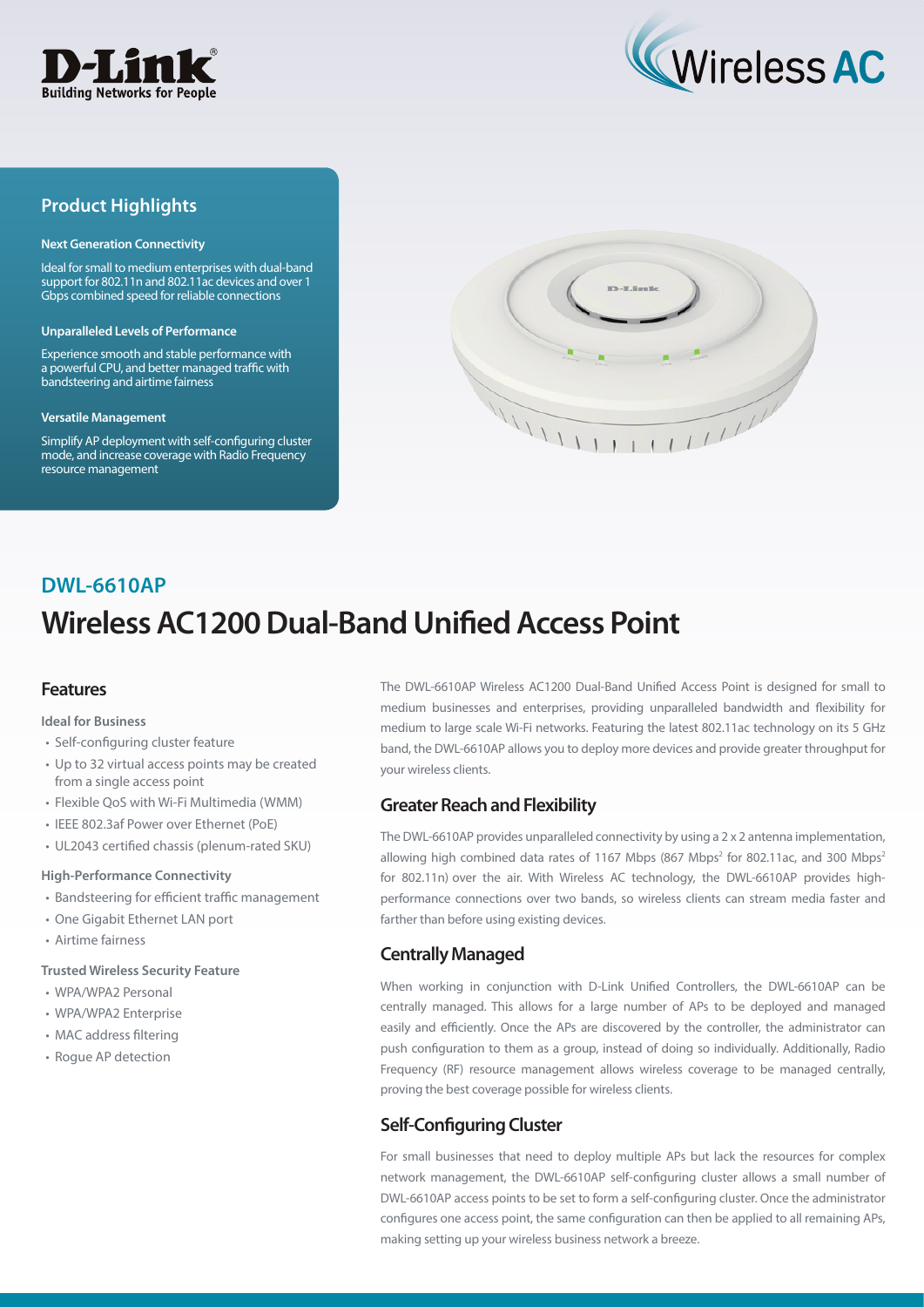

# **DWL-6610AP Wireless AC1200 Dual-Band Unified Access Point**

# **Performance Upgrade**

The DWL-6610AP features an upgraded CPU, providing increased performance over its predecessor. The internal omnidirectional antenna extends its reach, eliminating dead spots and filling hard-to-reach places. Bandsteering technology enables the DWL-6610AP to balance the load between its two radios rather than forcing all users onto the 2.4 GHz band, allowing for smooth streaming of video, seamless browsing, and fast downloads for mobile devices. Airtime fairness ensures that equal airtime is given to each client, providing increased performance even if slower devices are connected.

### **Automatic RF Management**

When access points are deployed in close proximity to each other, there may be interference between channels if RF management is not implemented. When a DWL-6610AP senses a neighbour nearby, it will automatically select a non-interfering channel. This greatly reduces RF interference and will allow the administrator to deploy APs more densely. To further minimise interference, when a nearby AP is on the same channel, the DWL-6610AP will automatically lower its transmission power<sup>1</sup>. When, for whatever reason, the nearby AP is no longer present, the DWL-6610AP will increase its transmission power to expand coverage.

# **Quality of Service**

The DWL-6610AP supports 802.1p Quality of Service (QoS) for enhanced throughput and better performance of time-sensitive traffic like VoIP and streaming DSCP. The DWL-6610AP supports Wi-Fi Multimedia (WMM), so in the event of network congestion, time-sensitive traffic can be given priority ahead of other traffic. Furthermore, when a number of DWL-6610AP units are in close proximity to each other, an access point will refuse new association requests once its resources are fully utilised, allowing the association request to be picked up by a neighbouring unit, distributing the load over multiple APs.



If the worst should happen to your network you need the very best support and fast. Downtime costs your business money. D-Link Assist maximises your uptime by solving technical problems quickly and effectively. Our highly trained technicians are on standby around the clock, ensuring that award-winning support is only a phone call away.

With a choice of three affordable service offerings covering all D-Link business products, you can select the package that suits you best:

### **D-Link Assist Gold - for comprehensive 24-hour support**

D-Link Assist Gold is perfect for mission-critical environments where maximum uptime is a high priority. It guarantees four hour around-the-clock response. Cover applies 24/7 for every day of the year including holidays.

### **D-Link Assist Silver - for prompt same-day assistance**

D-Link Assist Silver is designed for 'high availability' businesses that require rapid response within regular working hours. It provides a four hour response service Monday to Friday from 8am to 5pm, excluding holidays.

## **D-Link Assist Bronze - for guaranteed response on the next business day**

D-Link Assist Bronze is a highly cost-effective support solution for less critical environments. Response is guaranteed within eight business hours Monday to Friday from 8am to 5pm, excluding holidays.

D-Link Assist can be purchased together with any D-Link business product. So whether you're buying switching, wireless, storage, security or IP Surveillance equipment from D-Link, your peace of mind is guaranteed. D-Link Assist also offers installation and configuration services to get your new hardware working quickly and correctly.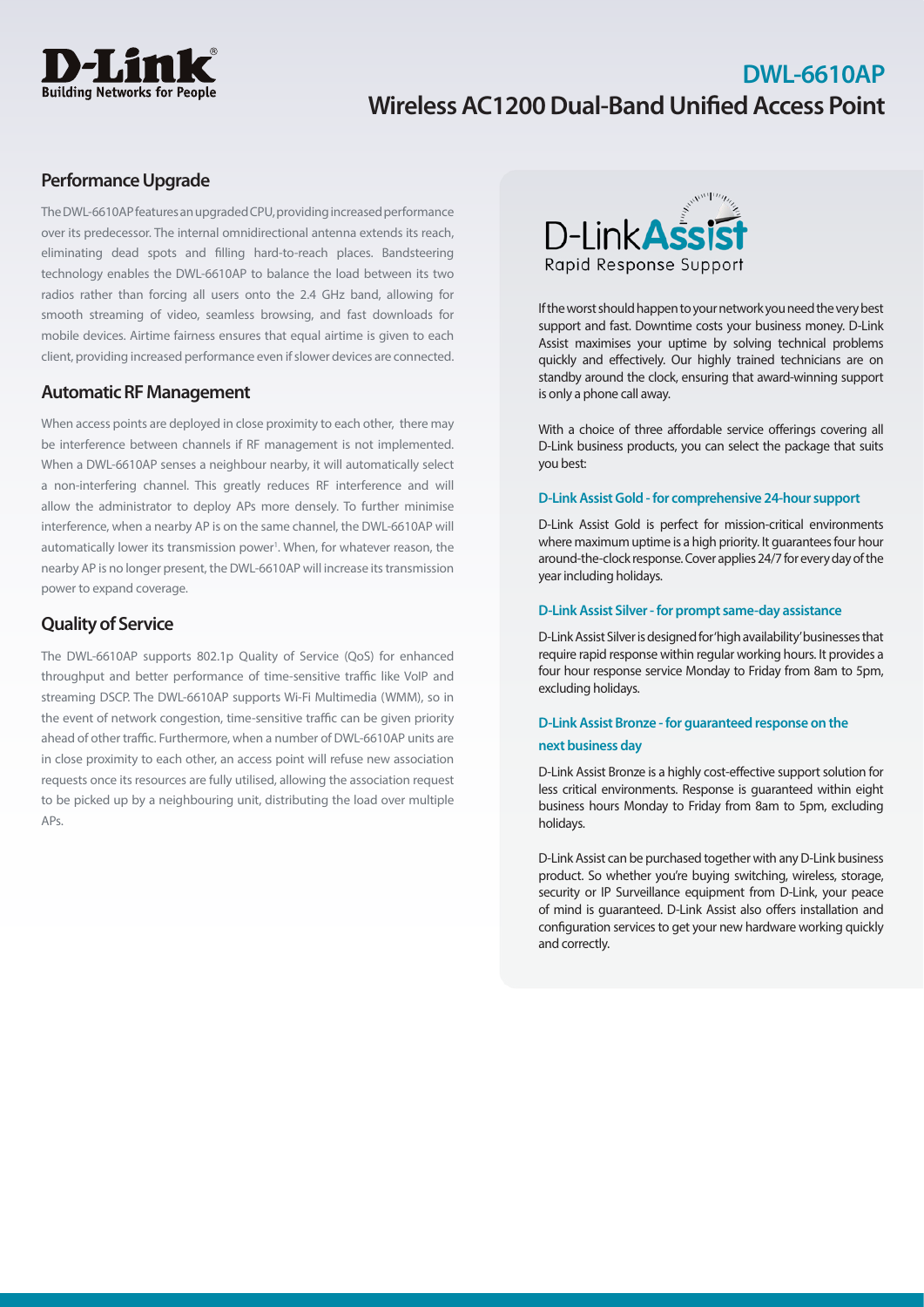

# **DWL-6610AP Wireless AC1200 Dual-Band Unified Access Point**

| <b>Technical Specifications</b>                    |                                                                                     |                                                        |
|----------------------------------------------------|-------------------------------------------------------------------------------------|--------------------------------------------------------|
| General                                            |                                                                                     |                                                        |
| Interfaces                                         | · 802.11b/g/n 2.4 GHz wireless<br>· 802.11ac/a/n 5 GHz wireless                     | • 10/100/1000BASE-T LAN (PoE) port                     |
| Antenna                                            | • Internal omnidirectional antennas                                                 | • 4 dBi for 5 GHz, 4 dBi for 2.4 GHz                   |
| Functionality                                      |                                                                                     |                                                        |
| <b>Operating Frequency</b>                         | • 2400 to 2483.5 MHz                                                                | • 5150 to 5850 MHz                                     |
| <b>Operating Channels</b>                          | • 1 to 13 channels for 2.4 GHz band (per country code)                              | • 36 to 165 channels for 5 GHz band (per country code) |
| System Management                                  | • Web-based user interface (HTTP/HTTPs)<br>· Serial console (RJ-45)                 | • SNMP (v1/v2c/v3)<br>· Telnet/SSH                     |
| Security                                           |                                                                                     |                                                        |
| <b>SSID Security</b>                               | • Up to 32 SSIDs, 16 per radio<br>• 802.1Q VLAN                                     | • Station Isolation                                    |
| <b>Wireless Security</b>                           | • WPA Personal/Enterprise                                                           | • AES and TKIP                                         |
| Detection & Prevention                             | • Rogue and valid AP classification                                                 |                                                        |
| Authentication                                     | • MAC address filtering                                                             |                                                        |
| Physical                                           |                                                                                     |                                                        |
| <b>Dimensions</b>                                  | • 205 x 39 mm (8.07 x 1.54 in.)                                                     |                                                        |
| Weight                                             | • 0.476 kg (1.05 lbs)                                                               |                                                        |
| Power Supply                                       | · 12 V/1.5 A external power adapter (not included)                                  | • 802.3af PoE                                          |
| Max Power Consumption                              | $\cdot$ 10.2 watts                                                                  |                                                        |
| Enclosure                                          | · Bottom cover - plastic<br>• Top cover - plastic                                   | • UL2043 certified chassis                             |
| Temperature                                        | • Operating: 0 to 40 °C (32 to 104 °F)                                              | • Storage: -20 to 65 °C (-4 to 149 °F)                 |
| Humidity                                           | • Operating: 10% to 90% non-condensing                                              | • Storage: 5% to 95% non-condensing                    |
| Certifications                                     | · CE, FCC, IC, cUL+UL, LVD, RCM, NCC, BSMI, UL2043                                  |                                                        |
| <b>Radio Patterns</b>                              |                                                                                     |                                                        |
| 2.4 GHz Antenna Ceiling Mounted                    |                                                                                     |                                                        |
| Orientation                                        | H-Plane                                                                             | E-Plane                                                |
| Υ<br>Wall<br>(E-Plane)<br>⊁X<br>Floor<br>(H-Plane) | $\mathbb O$<br>H5<br>20<br>$-25$<br>30<br>$90$ $-MT$ $2$<br>$-MT$ $4$<br>270<br>180 | 0<br>ю<br>$-$ ANT 2<br>$-$ ANT 4<br>270<br>90<br>180   |